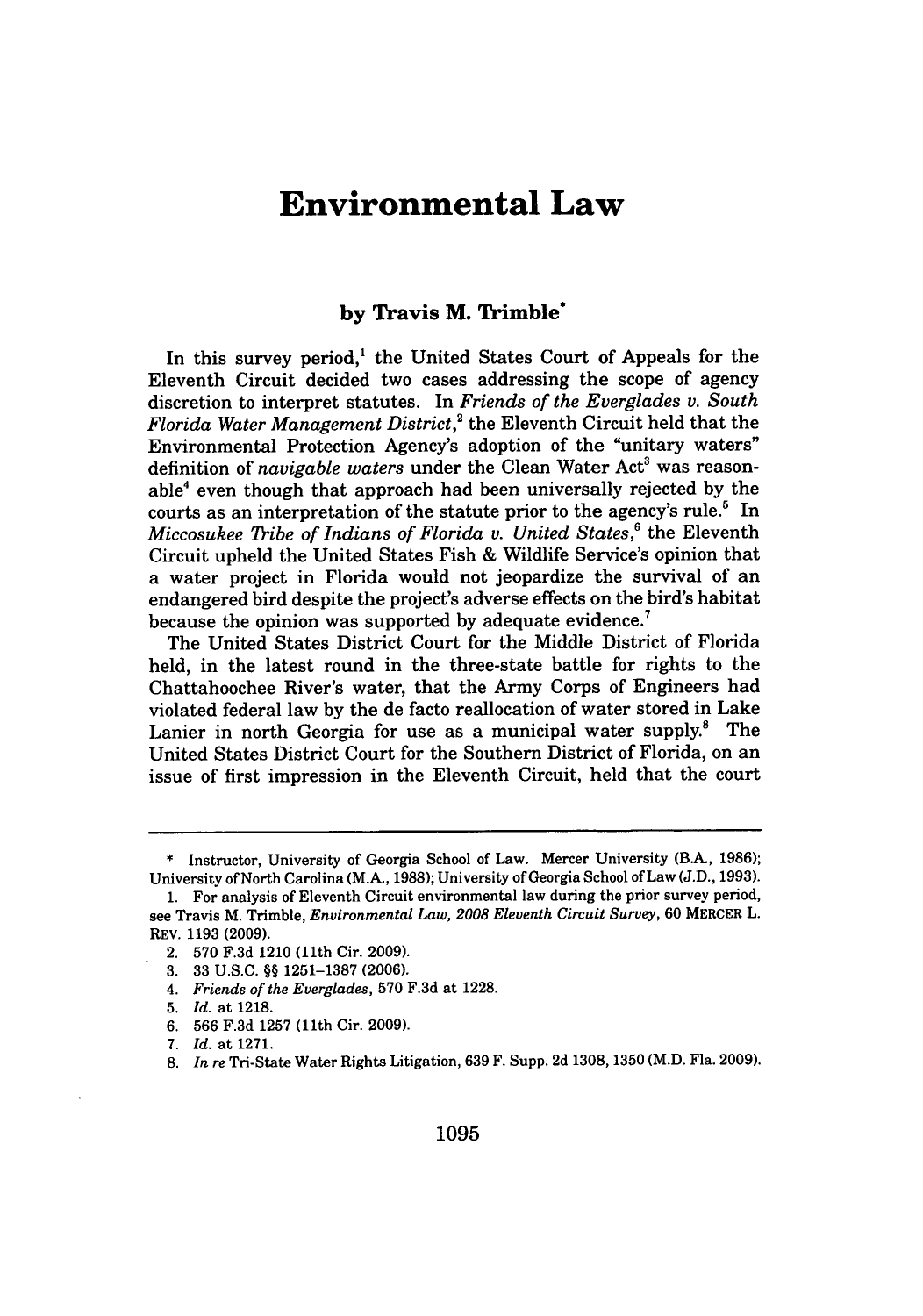lacked subject matter jurisdiction over claims challenging federal and state agency permitting decisions regarding a natural gas pipeline because the Energy Policy Act of **2005'** gave the federal circuit courts of appeal exclusive jurisdiction over permitting challenges to facilities or projects within its scope.<sup>10</sup>

Finally, the United States District Court for the Northern District of Georgia held that in order for a defendant to have "contributed to" the handling or disposal of waste for purposes of liability under the citizensuit provision of the Resource Conservation and Recovery Act.<sup>11</sup> the defendant must have done affirmative acts that resulted in contamination; mere passive conduct was insufficient.<sup>12</sup> Nevertheless, the district court ruled that the defendant's conduct created an issue of fact as to whether it could be liable as an "operator" under the Comprehensive Environmental Response, Compensation and Liability Act.'<sup>3</sup>

# I. CLEAN WATER ACT

In *Friends of the Everglades v. South Florida Water Management District,4* the United States Court of Appeals for the Eleventh Circuit held that the Environmental Protection Agency (EPA) acted reasonably in adopting a regulation<sup>15</sup> exempting from the permitting requirements of the Clean Water Act<sup>16</sup> transfers of water from one body of navigable water to another.<sup>17</sup> The dispute concerned a dike and canals that were constructed to collect rainwater and runoff from sugar fields and industrial and residential areas near Lake Okeechobee in southern Florida. The canal water became polluted with agricultural and industrial contaminants contained in runoff. The Water District periodically pumped water containing those contaminants from the canals into the lake via pump stations in the dike. $^{18}$  The plaintiffs sought an injunction requiring the Water District to obtain a National

<sup>9.</sup> Pub. L. No. 109-58, 119 Stat. 594 (codified in scattered sections of 15 and 42 U.S.C. (2006)).

<sup>10.</sup> Palm Beach County Envtl. Coal. v. Florida, 651 F. Supp. 2d 1328, 1344-45 (S.D. Fla. 2009).

<sup>11. 42</sup> U.S.C. §§ 6901-7000 (2006).

<sup>12.</sup> Scarlett & Assocs., Inc. v. BriarcliffCtr. Partners, LLC, No. 1:05-CV-0145-CC, 2009 WL 3151089, at \*12-13 (N.D. Ga. Sept. 30, 2009).

<sup>13. 42</sup> U.S.C. §§ 9601-9675 (2006); *Scarlett & Assocs.,* 2009 WL 3151089, at **\*9.**

<sup>14. 570</sup> F.3d 1210 (11th Cir. 2009).

<sup>15. 40</sup> C.F.R. § 122.3(i) (2009).

<sup>16. 33</sup> U.S.C. **§§** 1251-1387 (2006).

<sup>17.</sup> *Friends of the Everglades,* 570 F.3d at 1228; *see* 40 C.F.R. § 122.3(i).

<sup>18.</sup> *Friends of the Everglades,* 570 F.3d at 1214 & n.2.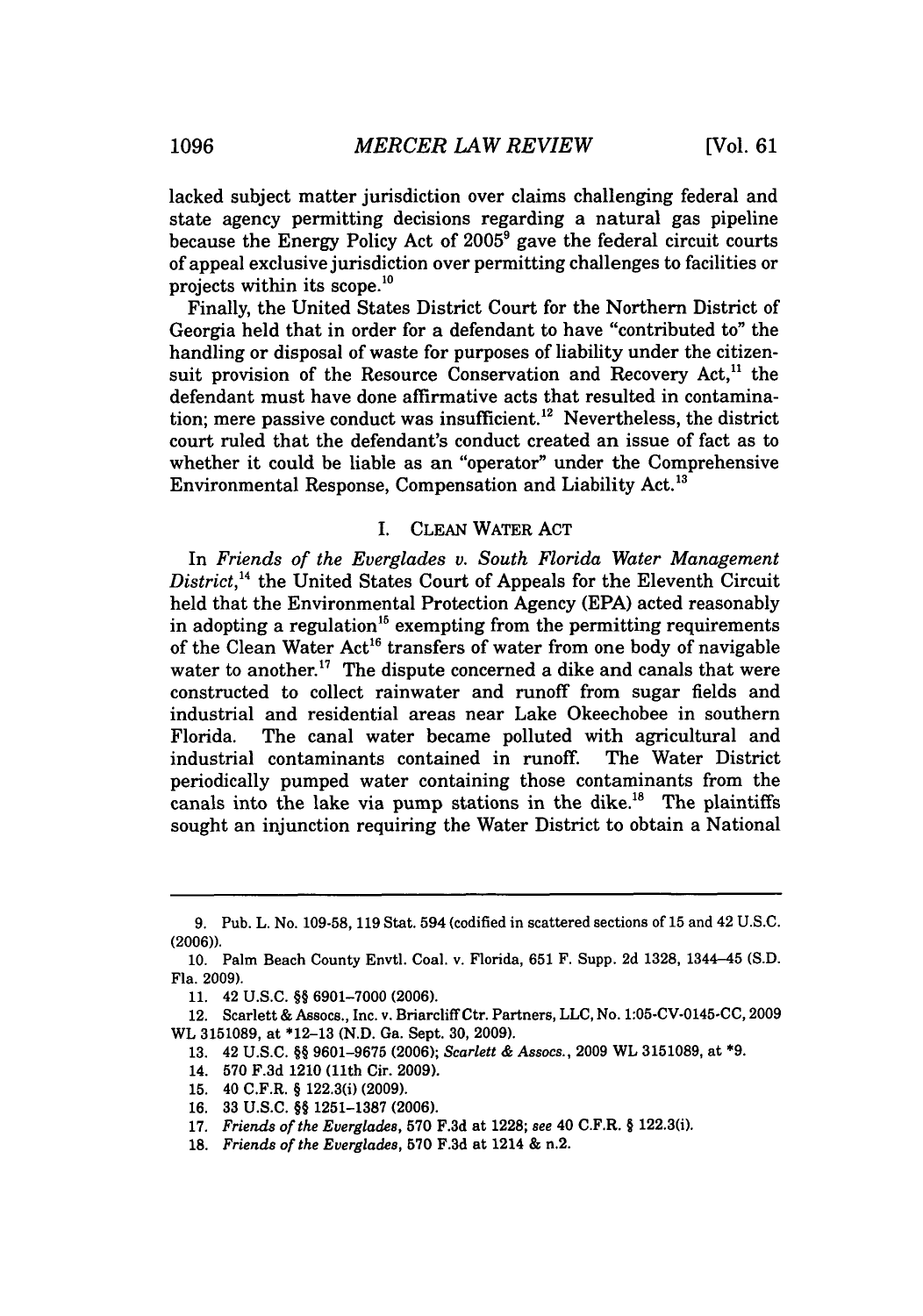Pollutant Discharge Elimination System (NPDES) permit<sup>19</sup> for the discharge of canal water into the lake via the pumps. $20^{\circ}$  The parties did not dispute that (1) the canal water being pumped into the lake contained pollutants, (2) both the canals and the lake are navigable waters, or (3) the pumps were point sources, all within the meaning of the Clean Water Act.<sup>21</sup> At issue was whether "moving an existing pollutant from one navigable water body to another is an 'addition... to navigable waters' of that pollutant," thus requiring an NPDES  $permit.<sup>22</sup>$ 

Prior to the Eleventh Circuit's consideration of the issue on appeal, the EPA adopted a regulation addressing the issue specifically.<sup>23</sup> The regulation, interpreting the definition of *discharge* in the Clean Water Act,<sup>24</sup> provides that "water transfers," defined as "an activity that conveys or connects waters of the United States [i.e., navigable waters] without subjecting the transferred water to intervening industrial, municipal, or commercial use," are not subject to NPDES regulation under the Clean Water Act.<sup>25</sup> Thus, the issue before the Eleventh Circuit was whether this regulation was entitled to *Chevron* deference<sup>26</sup> from the court-that is, "whether the regulation is a reasonable construction of an ambiguous statute."<sup>27</sup> More precisely, the issue the court addressed was whether the term *navigable* waters in the statutory definition means any discrete body of water otherwise defined as "navigable"-in which case a pollutant would be added to a navigable water body each time it were moved from one such body of water to

24. *Discharge* is defined in the Clean Water Act as "any addition of any pollutant to navigable waters from any point source." 33 U.S.C. § 1362(12).

<sup>19.</sup> The Clean Water Act requires that a person obtain a permit under the regulatory scheme known as the National Pollution Discharge Elimination System for the "discharge of any pollutant" from a point source into a navigable water. 33 U.S.C. § 1342(a).

<sup>20.</sup> *Friends of the Everglades,* 570 F.3d at 1214.

<sup>21.</sup> *Id.* at 1216.

<sup>22.</sup> *Id.*

<sup>23.</sup> *Id.* at 1218.

<sup>25. 40</sup> C.F.R. § 122.3(i); *Friends of the Everglades,* 570 F.3d at 1218-19.

<sup>26.</sup> *See* Chevron, U.S.A., Inc. v. Natural Res. Def. Council, Inc., 467 U.S. 837, 842-44 (1984).

<sup>27.</sup> *Friends of the Everglades,* **570** F.3d at 1219. The court noted that the EPA's regulation is essentially a codification of the so-called unitary waters theory, under which the movement of existing pollutants from one body of navigable water to another is not considered an 'addition" of pollutants subject to regulation under the Clean Water Act. *Id.* at 1217. The court further noted that the "unitary waters theory" had been rejected by every Circuit that had considered it, including the Eleventh (albeit in a vacated opinion), though none of these courts had addressed the issue before the court-that is, whether the statute is ambiguous and thus whether the unitary waters theory was a reasonable interpretation of the statute. *Id,* at 1217-18.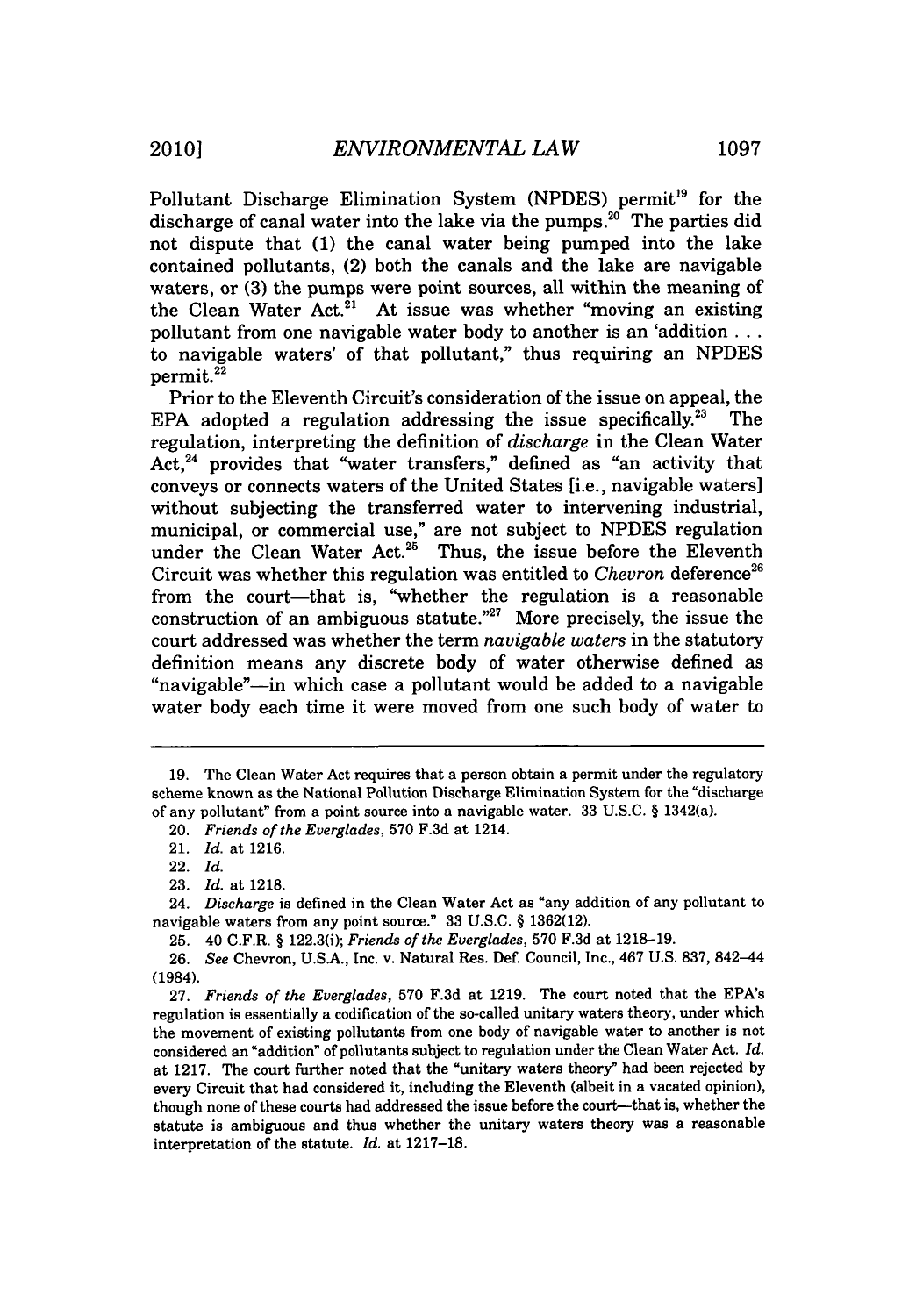another, as in this case-or all navigable waters as a whole-in which case a pollutant could only be added once. $^{22}$ 

The court held that the EPA's interpretation of *navigable* waters means one entity as a whole for the purpose of determining when a discharge that has occurred was reasonable.<sup>29</sup> Following the standard of review of an agency regulation mandated by *Chevron*,<sup>30</sup> the court first applied the "traditional tools of statutory construction" and concluded that (1) the statutory language itself was ambiguous because it could reasonably be read either way;<sup>31</sup> (2) the context in which the term *navigable waters* is used in the statute did not resolve the ambiguity; $^{32}$  and (3) the broader context of the statute read as a whole did not resolve the ambiguity.<sup>33</sup> The court concluded that "because the EPA's construction is one of the two readings we have found is reasonable, we cannot say that it is 'arbitrary, capricious, or manifestly contrary to the statute'" under *Chevron.34*

#### **I.** ENDANGERED SPECIES ACT

In *Miccosukee Tribe of Indians of Florida v. United States*,<sup>35</sup> the United States Court of Appeals for the Eleventh Circuit held that language in House Report **69736** contained in the legislative history of the Endangered Species Act of 1973 (ESA).<sup>37</sup> which requires a federal agency to "give the benefit of the doubt to the species" when evaluating

33. *Id.* The plaintiffs argued that the "unitary waters" approach from the EPA's regulation would frustrate the primary objective of the Clean Water Act: the restoration and maintenance of the "chemical, physical, and biological integrity of the Nation's waters." *Id.* at 1225-26. The plaintiffs pointed out, and the court seemed to agree, that the regulation would lead to the "absurd" result that the NPDES permitting system "would require no permit [for a project] to pump the most loathsome navigable water in the country into the most pristine." *Id.* at 1226. The court noted, though, that other provisions of the NPDES also frustrated the Clean Water Act's primary goal; notably, the permitting system's limitation to point sources where runoff from nonpoint sources of pollution is 'widely recognized as a serious water quality problem." *Id.* at 1226-27. Thus, conforming a particular statutory provision, such as the term *navigable waters* in the definition of *discharge,* to the statute's overall objective did not necessarily resolve its ambiguity. *See id.* at 1226.

- 34. *Id.* at 1228 (quoting *Chevron,* 467 U.S. at 844).
- 35. 566 F.3d 1257 (11th Cir. 2009).
- 36. H.R. Rep. No. 96-697 (1979) (Conf. Rep.), *reprinted in* 1979 U.S.C.C.A.N. 2572.
- 37. 16 U.S.C. §§ 1531-1544 (2006).

<sup>28.</sup> *Id.* at 1223.

<sup>29.</sup> *Id.* at 1228.

<sup>30.</sup> *See Chevron,* 467 U.S. at 842-44.

**<sup>31.</sup>** *Friends of the Everglades,* 570 F.3d at 1223.

<sup>32.</sup> *Id.* at 1225.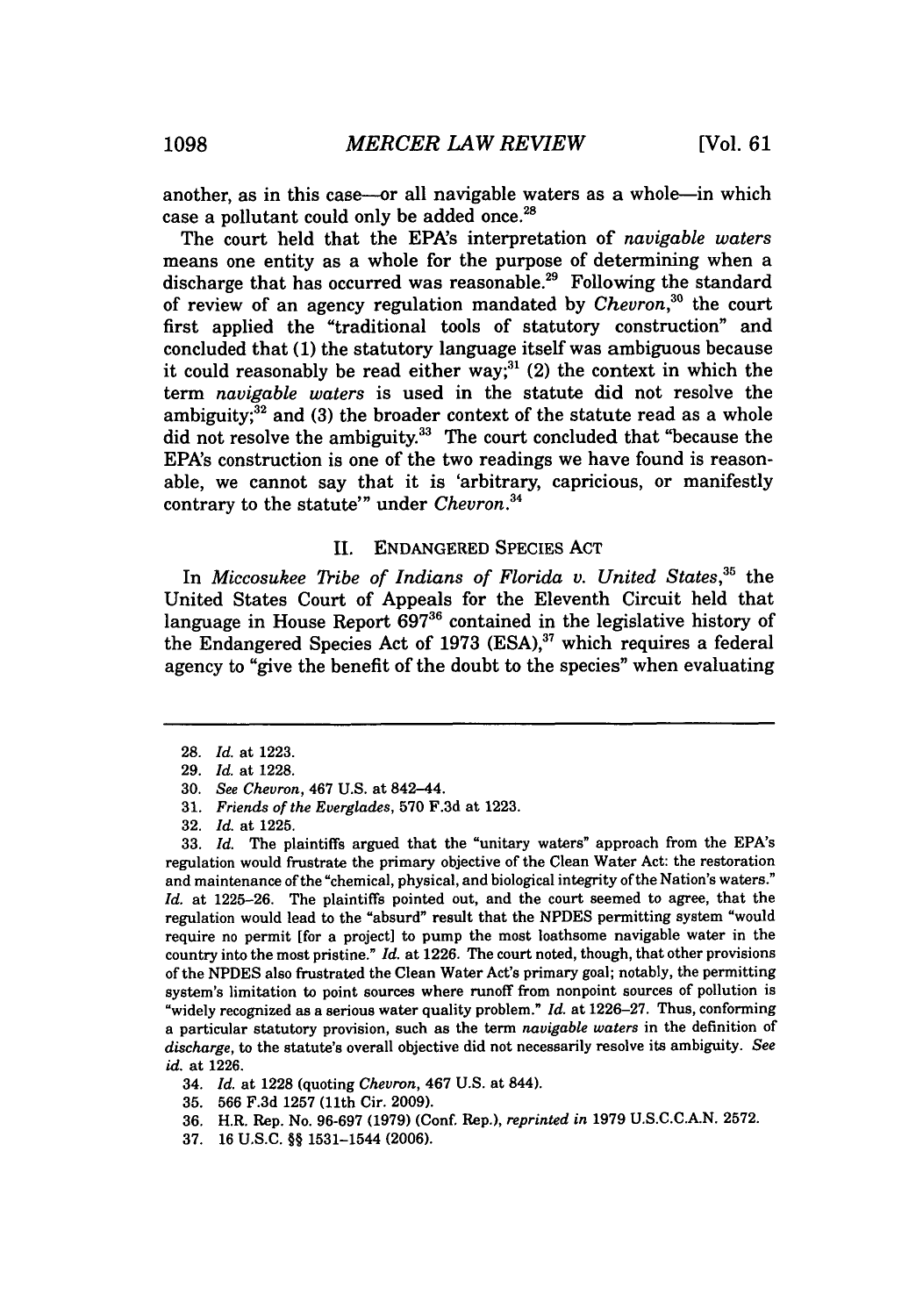the effects of its projects under the ESA,<sup>38</sup> did not render the Fish and Wildlife Service's biological opinion regarding the effect of part of an Everglades restoration project on the endangered Everglades snail kite<sup>39</sup> arbitrary and capricious.<sup>40</sup> The Eleventh Circuit reasoned that the language means only that an agency could not base a decision not to act to protect a species on inadequate scientific information.<sup>41</sup> The court held that the Service had adequate information and had considered it in this case.<sup>42</sup> Regardless, the court ultimately held, in part, that when given *Chevron* deference,<sup>43</sup> the Service's "incidental take" statement, which allowed for certain detrimental impacts to the kite's habitat, was defective because it used habitat impact measurements rather than population count to determine when an incidental taking would begin to jeopardize a species and trigger the need for further evaluation by the agencies involved.<sup>44</sup>

The Army Corps of Engineers, one of the federal agencies involved in the case, maintains "thousands of miles of canals and levees supported by scores of pumps, gates, and dams" around the Everglades to control flooding in southern Florida.<sup>45</sup> One of the gates in this system-designated "S-12"-is located in the critical habitats of two endangered bird species: the Everglades snail kite and the Cape Sable seaside sparrow. Both species depend on the water level for survival. The sparrow's critical habitat lies, in part, to the south of the S-12 gate, and the kite's lies, in part, to the north. Both species require stable periods of moderate to low water levels in their respective habitats to feed and to nest. As part of a long-term project to restore the Everglades, the Corps began to conduct tests of water flow that involved periodic and regular flooding into the Everglades through the S-12 gate. These periodic floods resulted in a precipitous decline in the sparrow population. In 1999 the Service determined that continued periodic flooding through the S-12 gate would result in the extinction of the sparrow, but preventing water from flowing through the gate to protect

<sup>38.</sup> H.R. Rep. No. 96-697, at 12.

<sup>39.</sup> An Everglades snail kite is a type of hawk. *Miccosukee Tribe of Indians,* 566 F.3d at 1262.

<sup>40.</sup> *Id.* at 1268.

<sup>41.</sup> *See id.* at 1267.

<sup>42.</sup> *See id.* at 1268-69.

<sup>43.</sup> Chevron, U.S.A., Inc. v. Natural Res. Def. Council, 467 U.S. 837, 842-44 (1984). Under *Chevron* a court must defer to an agency rule-making decision, or its equivalent, so long as **(1)** Congress' intent on the question is unclear either from legislation or legislative history, and (2) the agency decision is reasonable. *Id.*

<sup>44.</sup> *Miccosukee Tribe of Indians,* 566 F.3d at 1275.

<sup>45.</sup> *Id.* at 1261.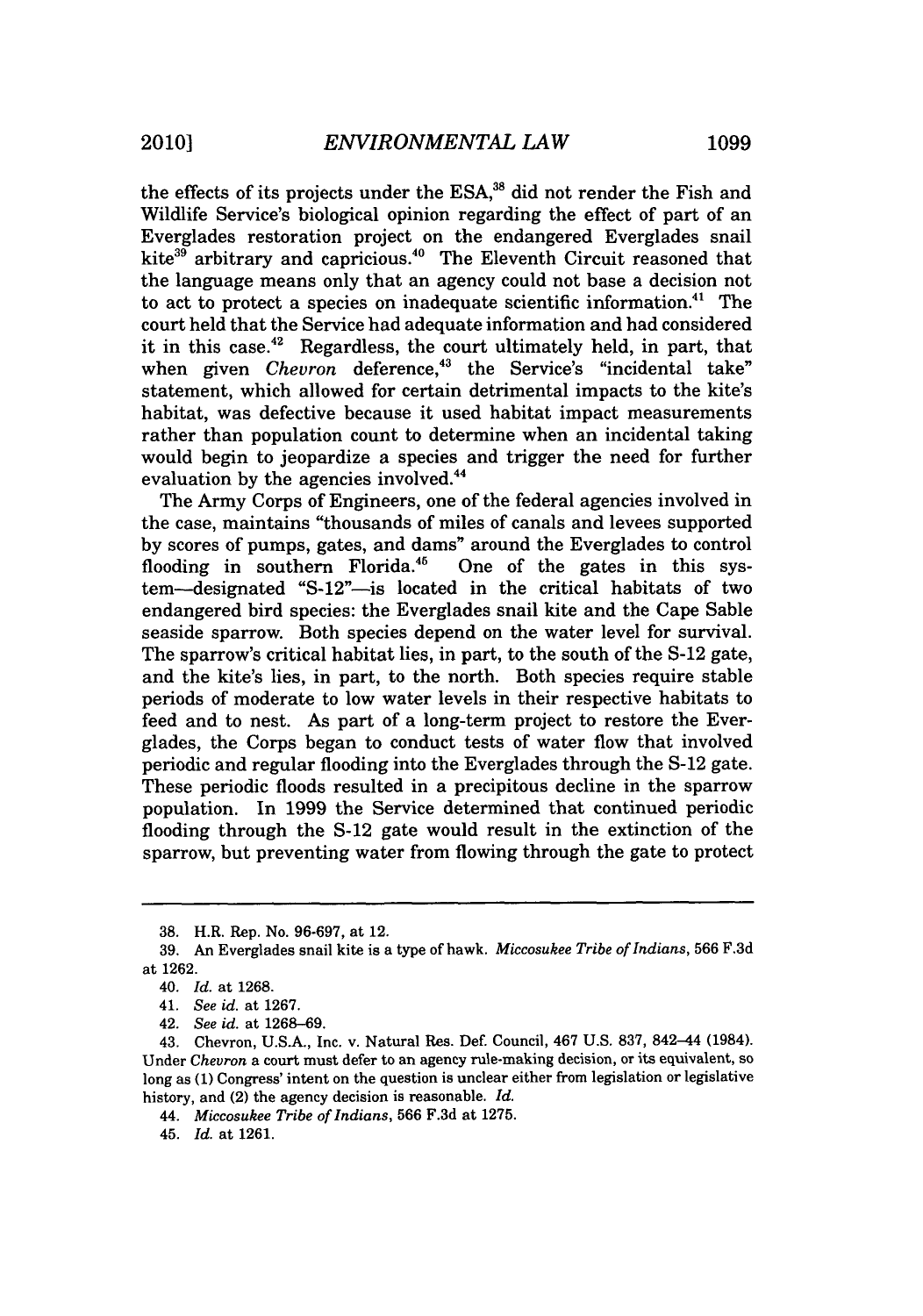the sparrow would adversely affect the kite. As a compromise, the Corps and the Service developed an "Interim Plan," which was approved in 2002, to provide for a water release schedule that would protect the sparrow. In connection with this Plan, the Service issued a biological opinion concluding that the Plan would not jeopardize the kite. Under the Plan, the Corps allowed the water to back up north of the S-12 gate. Consequently, the water backed up into the kite's critical habitat and on the Miccosukee Tribe's land.<sup>46</sup>

As a result of earlier litigation by the Tribe, $47$  the Service issued another biological opinion in  $2006<sup>48</sup>$  Again, the Service concluded that while the Plan would adversely affect the kite to some extent, the Plan would not jeopardize the kite's survival.<sup>49</sup> The Service attached an incidental take statement to the biological opinion,<sup>50</sup> which acknowledged the adverse effects and stated that the Service and Corps would reconsult about the Plan's impact on the kite if the water level at a specified point in the kite's habitat dropped more than a certain amount in a specified period during any year.<sup>51</sup> The Tribe challenged the Service's 2006 biological opinion and associated incidental take statement concerning the Plan.<sup>52</sup> The district court granted summary judgment to the Service on all of the Tribe's claims, and the Tribe appealed.<sup>53</sup>

### *A. The Tribe's Procedural Attack on the Service's Biological Opinion*

The Tribe first contended that the biological opinion was unlawful because the opinion "fails to follow proper procedures, which require using the best available scientific data, giving the benefit of the doubt to the species, analyzing the environmental baseline and cumulative effects, and issuing a proper incidental take statement."54 With respect to the best available scientific data, the Eleventh Circuit noted that although an agency must consider all scientific data available at the time, an agency's decision regarding which scientific data and studies

<sup>46.</sup> *Id.* at 1261-63.

<sup>47.</sup> *See* Miccosukee Tribe of Indians of Fla. v. United States, 420 F. Supp. 2d 1324 (S.D. Fla. 2006).

<sup>48.</sup> *Miccosukee Tribe of Indians,* 566 F.3d at 1264.

<sup>49.</sup> *Id.*

<sup>50.</sup> An incidental take statement is required by 50 C.F.R. § 402.14(i) (2009).

<sup>51.</sup> *Miccosukee Tribe of Indians,* 566 F.3d at 1272. The incidental take regulation requires immediate reconsultation when the amount or extent of incidental taking approved **by** the statement is exceeded. **50** C.F.R. § 402.14(i)(4).

**<sup>52.</sup>** *Miccosukee Tribe of Indians,* **566 F.3d** at 1264.

<sup>53.</sup> *Id.*

<sup>54.</sup> *Id.* at 1264-65.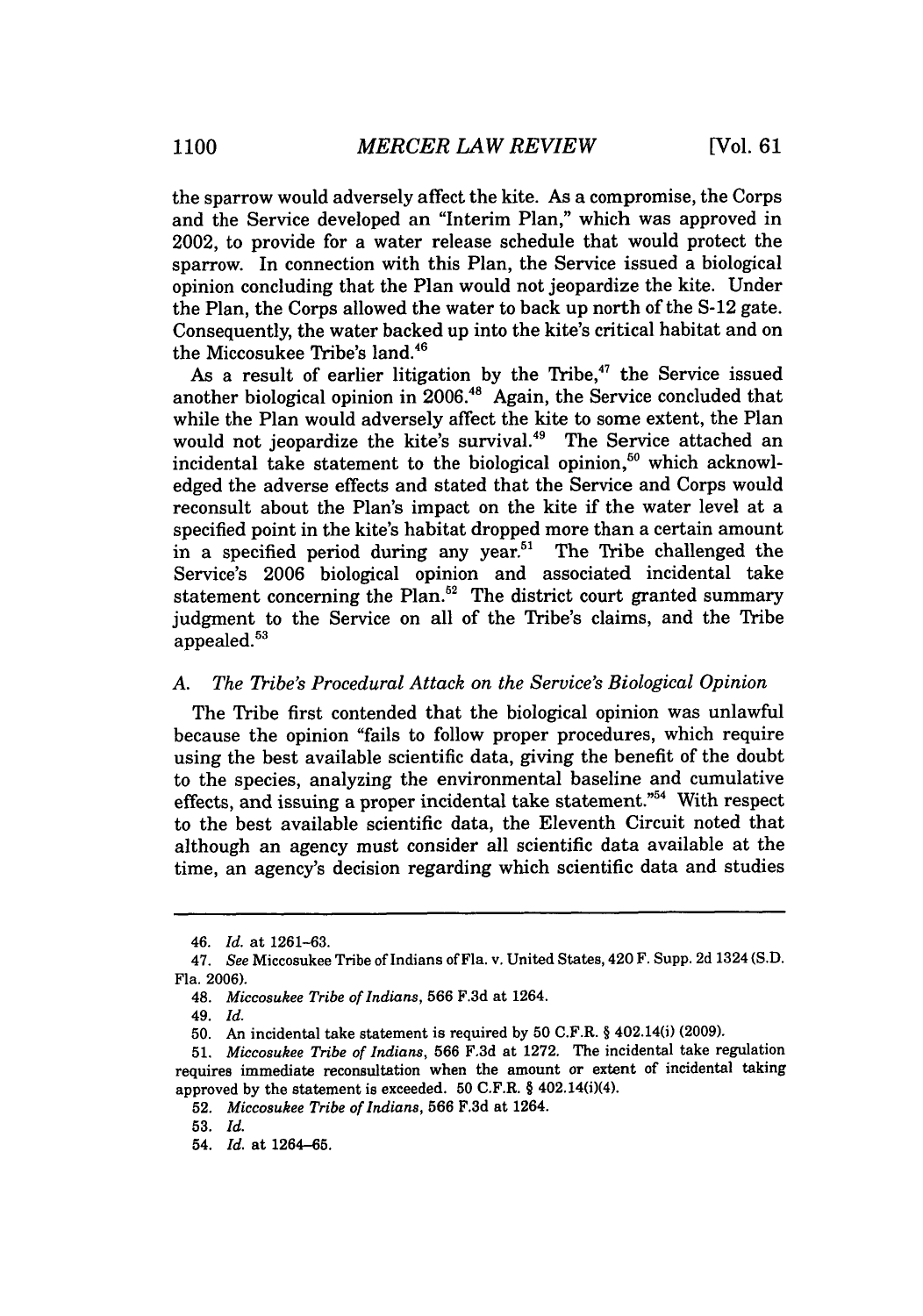constitute the "best available" data is entitled to deference upon review.<sup>55</sup> The Tribe specifically argued that the Service's decision about whether the kite would be jeopardized by the Service's action should not be entitled to deference because the Service ignored relevant data in reaching its decision.<sup>56</sup> The court rejected the Tribe's argument and concluded that the Service had, in fact, considered the data that the Tribe claimed the Service had ignored.<sup>57</sup>

Regarding the Tribe's argument that the "benefit of the doubt" language in House Report 697 created a presumption in favor of the species whenever the evidence is "balanced between likely jeopardy and no jeopardy," the court held that the language only applied to an agency's failure to protect a species when the data the agency relied on was insufficient or uncertain.<sup>58</sup> The court concluded that the data on which the Service had based the 2006 biological opinion was adequate to support the opinion; thus, the "benefit of the doubt" presumption did not apply.<sup>59</sup>

Last, with respect to the Tribe's concern about the Service's analysis of the environmental baseline and cumulative effects, the court held that the Service had met the ESA's requirements to define an environmental baseline for its opinion and to consider the cumulative impacts of past and present federal, state, and private activities on the kite, both in connection with the 2006 biological opinion and in connection with the Service's separate evaluations of those projects.<sup>60</sup> Overall, the Tribe's procedural attacks on the biological opinion failed.<sup>61</sup>

# *B. The Tribe's Arbitrary and Capriciousness Argument*

The Tribe's second contention was that the 2006 biological opinion was arbitrary and capricious.62 In response to this argument, the court noted that the ESA prohibits a federal agency from taking any action that will jeopardize an endangered species' continued existence or adversely modify its habitat.<sup>63</sup> The biological opinion acknowledged several adverse consequences to the kite resulting from the periodic

60. *Id.* at 1268-69.

61. *Id.* at 1269.

62. *Id.* at 1265.

<sup>55.</sup> *Id.* at 1265.

<sup>56.</sup> *Id.*

<sup>57.</sup> *Id.* at 1266.

<sup>58.</sup> *Id.* at 1267.

<sup>59.</sup> *Id.* at 1267-68. The court did not reach the question of whether the "benefit of the doubt" language created a presumption in favor of the species when the agency's evidence is equally balanced between jeopardy to the species and no jeopardy. *See id.* at 1267-68.

<sup>63.</sup> *Id.* at 1270 (citing 16 U.S.C. § 1536(a)(2)).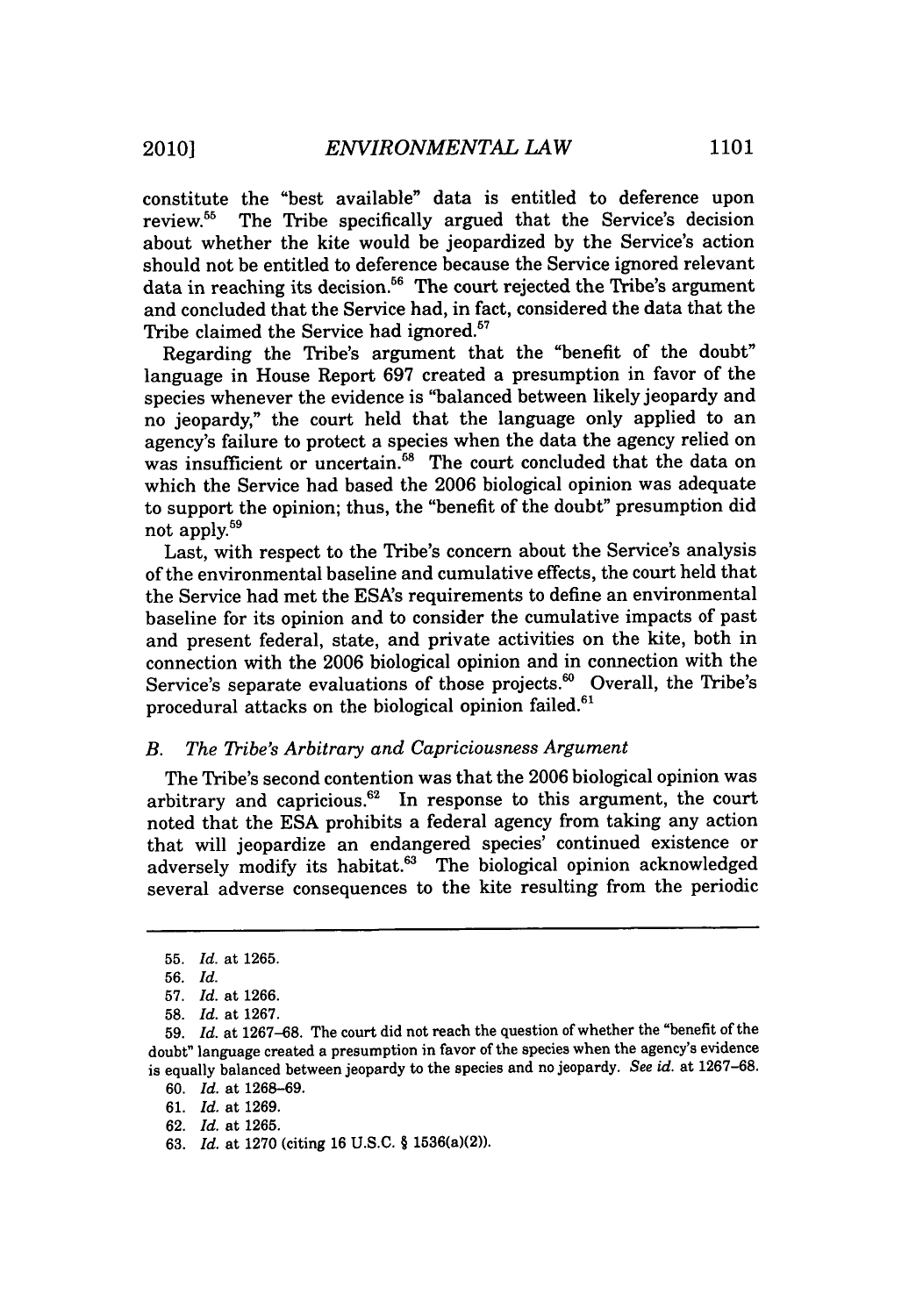flooding of its habitat under the Plan but concluded that the Plan would result in no permanent loss of kite habitat. $^{64}$  The court noted that adverse modification within the meaning of the **ESA** was not limited to permanent loss of habitat; temporary habitat loss could constitute adverse modification depending on the life cycle of the species.<sup>65</sup> The court held that an agency's assessment of whether a federal action adversely modified a species' habitat must take into account the species' life cycle, so that even a short-term habitat loss would not permanently jeopardize the species.<sup>66</sup> The court concluded, however, that the Service had included in its opinion the fact that the kite was a "long-lived species... with a high adult survival rate and a wide range" beyond the area impacted by the Plan. $67$  Accordingly, the Service's biological opinion that the Plan would not adversely modify the kite's habitat was not arbitrary and capricious, notwithstanding the opinion's acknowledgement of the short-term negative impacts to the kite from the flooding.<sup>68</sup>

# *C. The Tribe's Argument that the Incidental Take Statement was Defective*

The Tribe's final contention was that the incidental take statement the Service issued in conjunction with the 2006 biological opinion was defective because it failed to set a trigger for agency reevaluation of the Plan based on a population count of the kite.<sup>69</sup> The Service followed its Endangered Species Consultation Handbook<sup>70</sup> in preparing the take statement.<sup>71</sup> The Handbook states that an incidental take "may be 'expressed as [either] the number of individuals [of the species reasonably likely to bel taken or the extent of habitat likely to be destroyed or disturbed.'"<sup>72</sup> The court held that the Service's Handbook was entitled to *Chevron* deference because it was "created following the same

69. *Id.* at 1265, 1271-72.

70. U.S. FISH & WILDLIFE SERV. & NATL MARINE FISHERIES SERV., ENDANGERED SPECIES CONSULTATION HANDBOOK (1998) [hereinafter CONSULTATION HANDBOOK], *available at* http://www.fws.gov/endangered/consultations/S7hndbk/S7hndbk.htm.

71. *Miccosukee Tribe of Indians,* **566** F.2d at **1272.**

**72.** *Id.* (first alteration in original) (quoting CONSULTATION HANDBOOK, *supra* note **70,** at 4-47).

<sup>64.</sup> *Id.*

<sup>65.</sup> *Id.*

<sup>66.</sup> *Id.* at 1271.

<sup>67.</sup> *Id.*

<sup>68.</sup> *Id.* The court expressly limited its holding on this issue to the facts of the case: that the Plan caused "temporary flooding of twenty percent of the [kite's] critical habitat"; that the kite is a species with a long life span, high survival rate, and extensive range; and that the purpose of the flooding is to "restore the natural flow of the Everglades" and to avoid the extinction of the endangered sparrow. *Id.*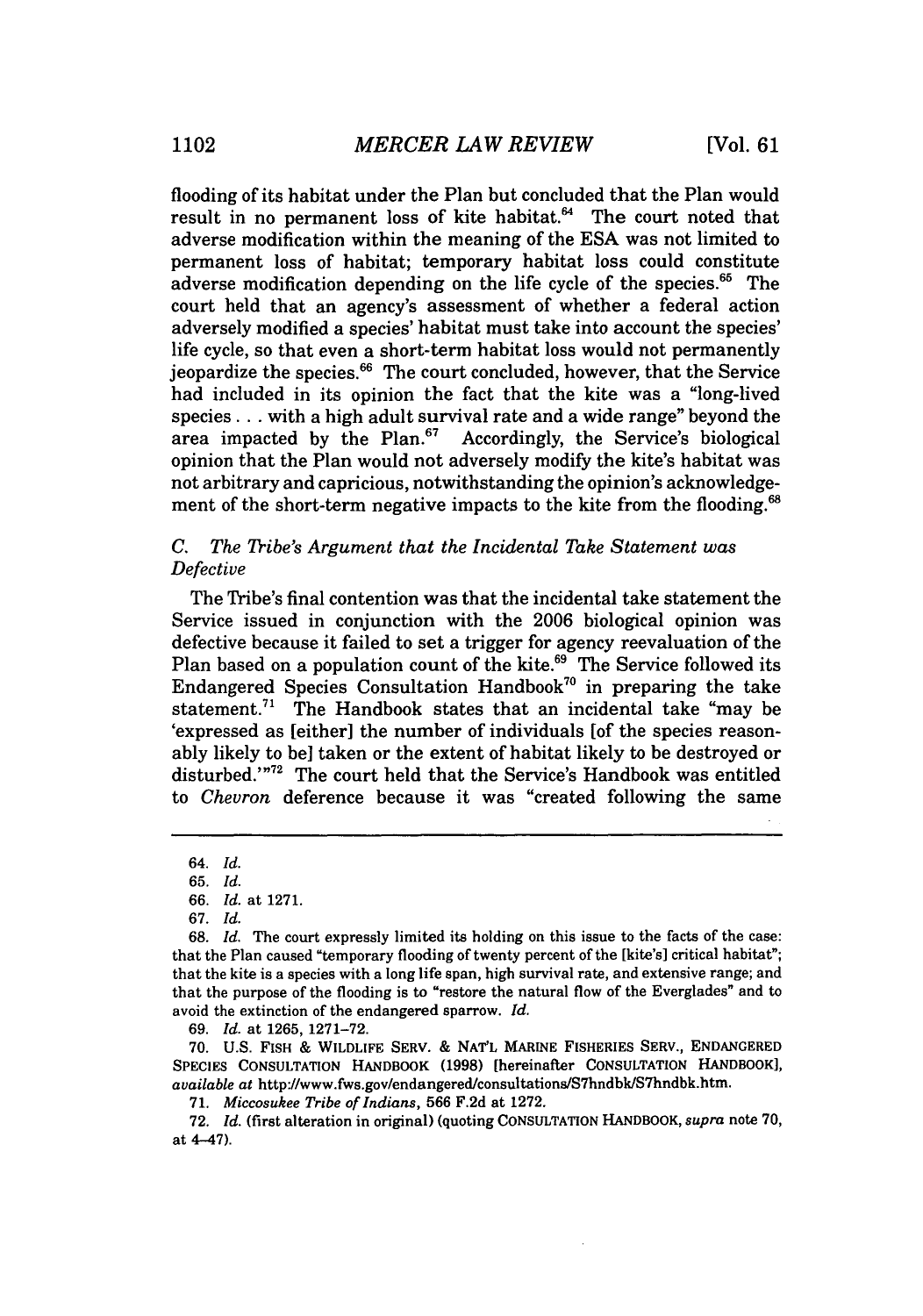administrative procedures that official regulations undergo."<sup>73</sup> In applying the *Chevron* test, the court concluded that the Service's incidental take limit based on the Plan's impact to habitat was not entitled to deference from the court because Congress had directly spoken to the issue, and its intent was clear: the legislative history of the ESA establishes that "Congress wanted incidental take to be stated in numbers of animals where practical, not in terms of habitat markers."<sup>74</sup> Although the Service defended its use of habitat markers, the record showed that the Service routinely made population counts of the kite and had done so annually since  $1969$ .<sup>75</sup> For these reasons, the court concluded that counting the kite was not impractical; therefore, the trigger for further consultation in the incidental take statement should have been based on a population count, not habitat impact.<sup>76</sup>

The court affirmed summary judgment for the Service as to its claim that the kite would not be jeopardized by the Plan but vacated the ruling as to the incidental take statement.<sup>77</sup>

# III. WATER SUPPLY ACT: TRI-STATE WATER LITIGATION

In *In re Thi-State Water Rights Litigation,78* the United States District Court for the Middle District of Florida held that the Army Corps of Engineers' operation of Buford Dam on Lake Lanier in Georgia violated the Water Supply Act of 1958 (WSA)<sup>79</sup> by cumulatively reallocating over twenty percent of the water storage capacity of Lake Lanier to municipal water supply without obtaining the approval of Congress.<sup>80</sup>

A reservoir in the Apalachicola-Chattahoochee-Flint river basin (ACF Basin) was authorized by Congress in 1945 and  $1946$ .<sup>81</sup> The Lake Lanier site was chosen in 1947, $^{82}$  and Buford Dam was completed in 1958, to be operated by the Corps.<sup>83</sup> (Lake Lanier and the Buford Dam are hereinafter referred to as the Project). The only municipal water

78. 639 F. Supp. 2d 1308 (M.D. Fla. 2009).

79. 43 U.S.C. § 390b (2006).

80. *In re Tri-State Water Rights,* 639 F. Supp. 2d at 1350.

<sup>73.</sup> *Id.* at 1273.

<sup>74.</sup> *Id.* at 1274.

<sup>75.</sup> *Id.* at 1275.

<sup>76.</sup> *Id.*

<sup>77.</sup> *Id.* The court noted that the incidental take statement would need to include a population-count trigger for agency reconsultation regarding the effect of the Plan on the kite. *Id.*

<sup>81.</sup> *Id.* at 1309.

<sup>82.</sup> *See id.* at 1312-13.

<sup>83.</sup> *Id.* at 1319, 1321.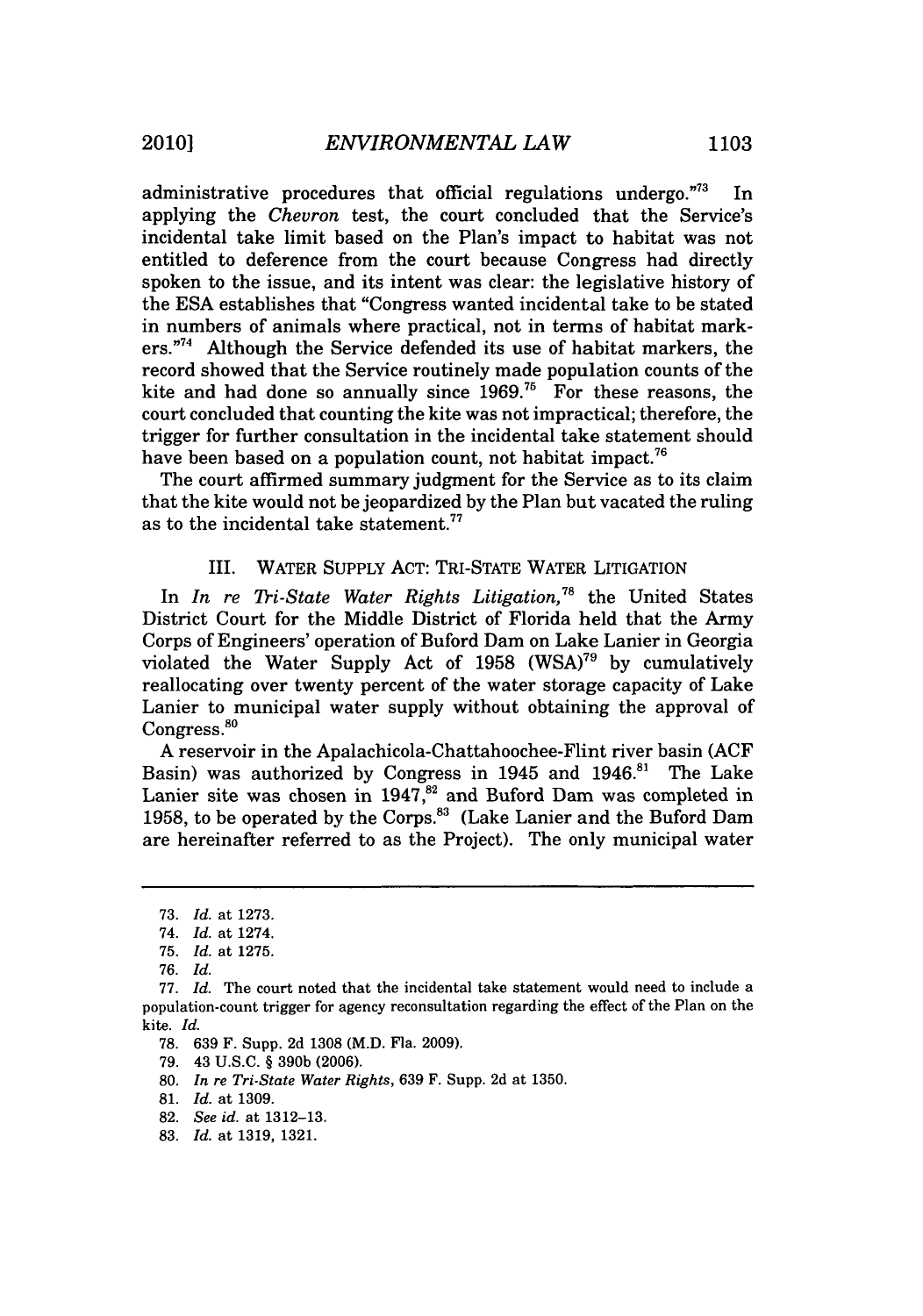supply withdrawals from Lake Lanier approved by the Legislature as part of the original Project were for Gainesville and Buford, Georgia.<sup>84</sup> Both cities' municipal water intake on the Chattahoochee River were to be inundated by the lake. $85$  In addition, the operation of the dam would guarantee 600 cubic feet per second (cfs) of water flow in the Chattahoochee River through Atlanta.<sup>86</sup>

Over time, the Corps through various agreements and contracts with municipalities gradually increased the amount of water in the lake allocated to water supply. $87$  By 2006 the use of the lake's water for water supply accounted for over 21.5% of the lake's storage capacity.<sup>88</sup>

In 1989 the Corps issued a draft of a Post-Authorization Change (PAC) report together with a proposed Water Control Plan (WCP) for the ACF Basin to be submitted to Congress recommending that Congress approve a reallocation of water storage in Lake Lanier for water supply purposes. 89 In 1990, before the WCP was adopted, Alabama filed suit against the Corps in the United States District Court for the Northern District of Alabama, challenging the WCP and the various water supply contracts between the Corps and municipalities in the metro Atlanta area. Florida moved to intervene as a plaintiff and Georgia as a defendant. The suit was stayed while a commission created by Congress, comprised of governors of the three states, attempted to resolve the various competing water use issues.<sup>90</sup>

In 2001 Georgia filed a lawsuit challenging the Corps' denial of a request to reallocate a percentage of Lake Lanier's storage capacity for water supply.<sup>91</sup> Meanwhile, a power industry group-Southeastern Federal Power Customers-sued the Corps in the United States District Court for the District of Columbia, claiming that the Corps' reallocation of Lake Lanier's water to municipal water supply for Georgia communities "harmed the [power companies'] ability to produce power from

<sup>84.</sup> *Id.* at 1315 & n.6, 1348.

<sup>85.</sup> *Id.* at 1333, 1348.

<sup>86.</sup> *Id.* at 1349.

<sup>87.</sup> *See id.* at 1348.

<sup>88.</sup> *Id.* at 1350. For example, in 1982 the Corps reached an agreement with Georgia Power to increase the minimum water release from the lake during the summer to 1750 cfs from 600 cfs, the amount originally authorized by the Corps' operating manual for Buford Dam. *Id.* at 1324. The Corps also entered into contracts with Gwinnett County and the City of Cumming to allow for withdrawals directly from the lake. *Id.* at 1326.

<sup>89.</sup> *Id.* at 1331-32.

<sup>90.</sup> *Id.* at 1335-36.

<sup>91.</sup> *Id.* at 1336.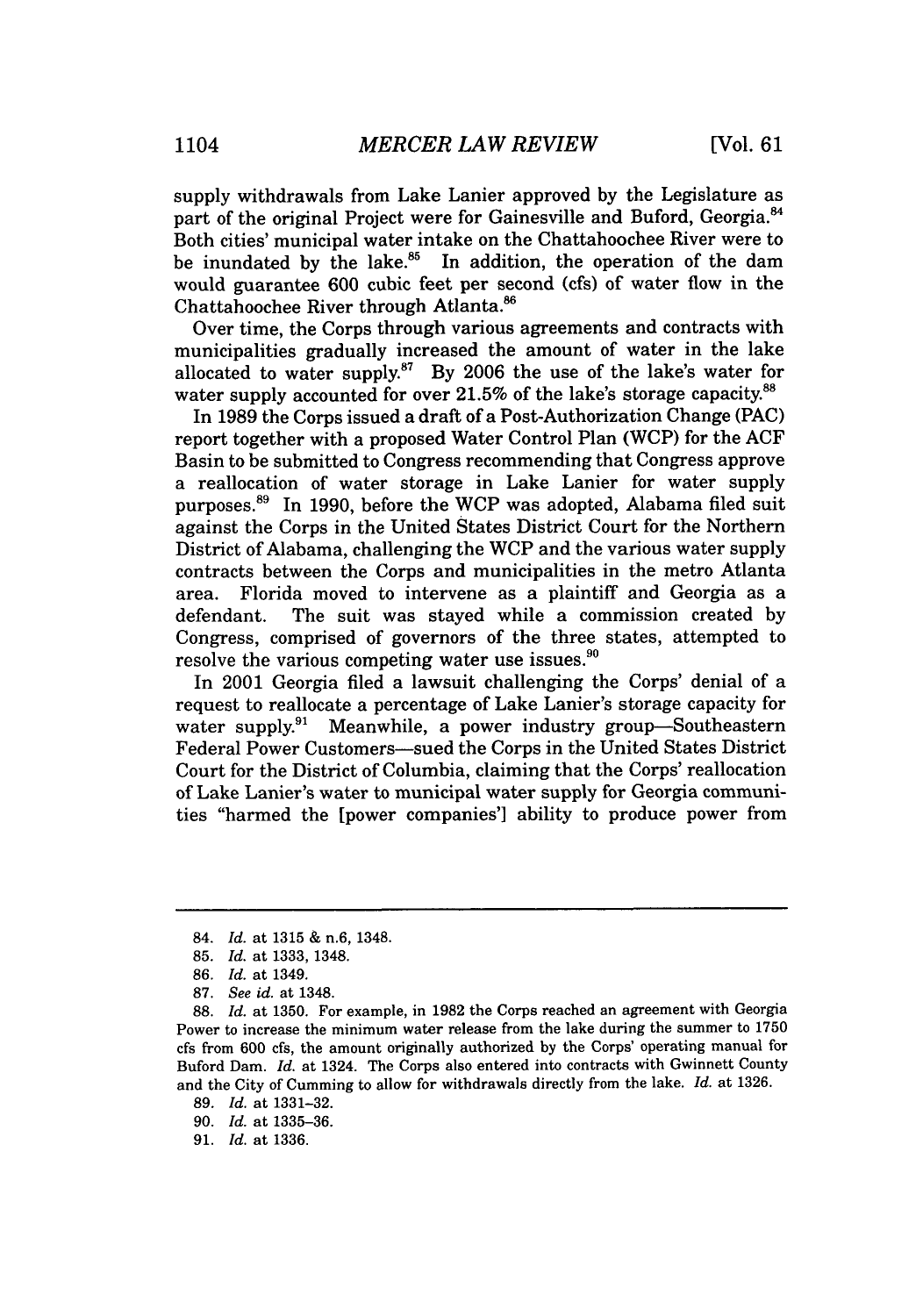Buford Dam and increased the cost of that power."92 In 2007 these cases were eventually consolidated into the present multidistrict litigation.<sup>93</sup>

According to the WSA, modifications to a reservoir that would "seriously affect the purposes for which [the reservoir] was authorized **...** or which would involve major structural or operational changes shall be made only upon the approval of Congress."94 Based on an extensive review of the legislative history of authorization of and cost appropriations for the Project, the court held that the original legislatively approved purposes for the Project were power generation, flood control, and flow control for downstream navigation.<sup>95</sup> The purposes did not include water supply.96 The court noted that while water supply for the Atlanta metropolitan area had frequently been mentioned in connection with the authorization and funding of the Project, the parties involved always treated water supply as an incidental benefit to municipalities arising from the regulation of flow in the river downstream from the dam.<sup>97</sup>

The court first concluded that water supply was not an authorized purpose of the Project.<sup>98</sup> Next, the court evaluated the three separate actual or proposed reallocations of water to water supply: (1) the municipal uses the Corps had already allowed as of 1990 when the first suit was filed, (2) the reallocations recommended by the Corps in the 1989 PAC report, and (3) Georgia's request to the Corps in 2000. 99 The court held that the reallocations the Corps had already allowed violated the WSA because the reallocations constituted major changes to the Project purposes and because the Corps had failed to obtain the approval of Congress.<sup>100</sup> The court also held that the reallocations to water supply proposed in the Corps' PAC report and those requested by

<sup>92.</sup> *Id.* In 2003 the Corps, the Georgia parties, and the power company group settled the District of Columbia case with an agreement that required the Corps to negotiate water supply contracts with Gwinnett County, Gainesville, and the Atlanta Regional Commission. *Id.* at 1336-37. The United States Court of Appeals for the District of Columbia Circuit reversed the district court's approval of the settlement agreement in 2008, and the case was remanded and then included in the present multidistrict case. *Id.* at 1339 (citing Se. Fed. Power Customers v. Geren, 514 F.3d 1316, 1325 (D.C. Cir. 2008)).

<sup>93.</sup> *Id.* at 1337-38.

<sup>94. 43</sup> U.S.C. § 390b(d).

<sup>95.</sup> *In re Tri-State Water Rights,* 639 F. Supp. at 1345.

<sup>96.</sup> *Id.* at 1347.

<sup>97.</sup> *Id.* at 1345-46.

<sup>98.</sup> *Id.* at 1347.

<sup>99.</sup> *Id.* at 1348-52.

<sup>100.</sup> *Id.* at 1350.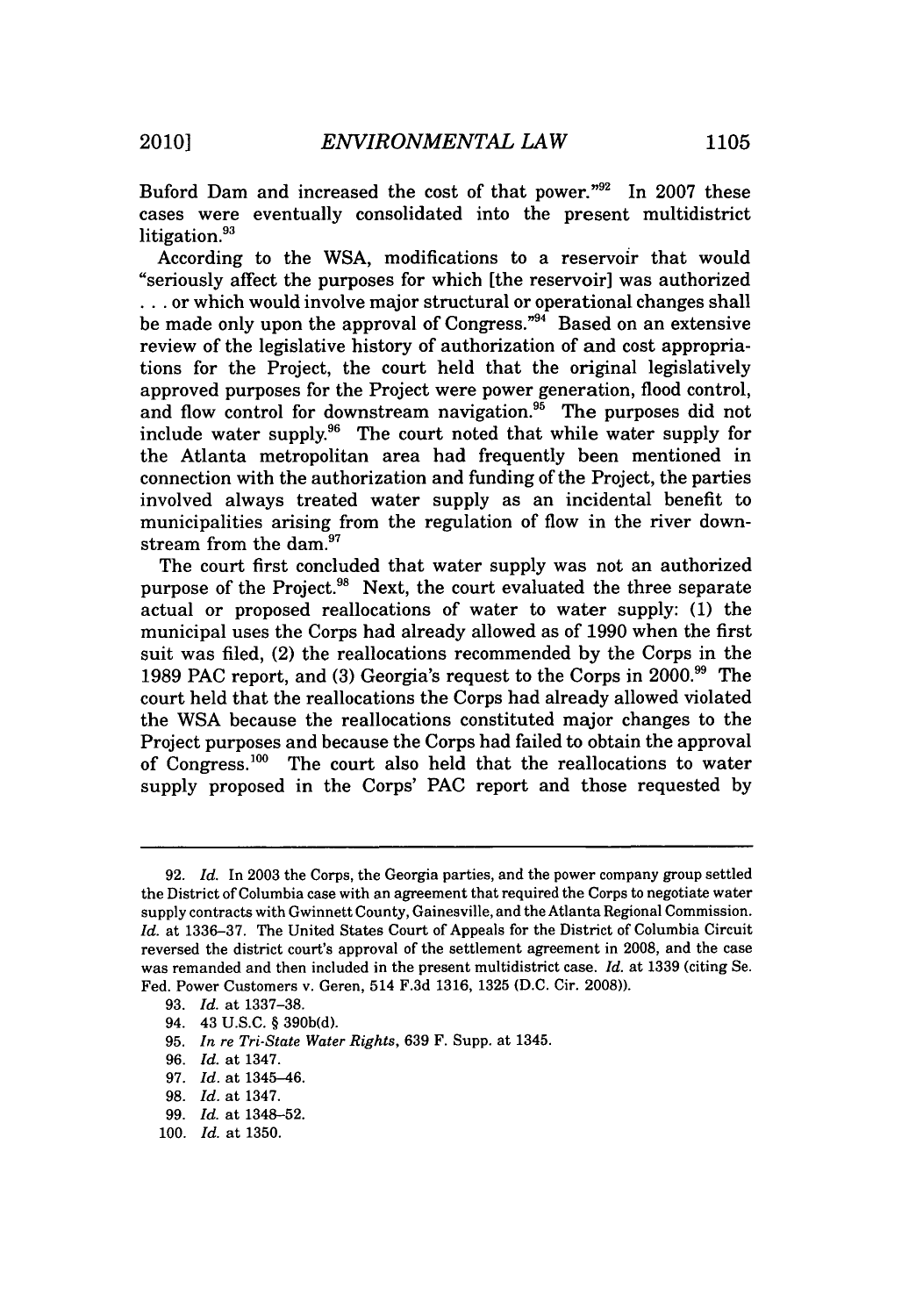Georgia constituted major changes to the purposes of the Project and would require the approval of Congress.<sup>101</sup>

The court further rejected the Corps' contention that the reallocations to water supply it had previously allowed did not significantly affect the Project's authorized purposes.<sup>102</sup> The court concluded that the Corps' reallocation of water in the lake for water supply had seriously affected power generation at the dam, which was one of the Project's authorized purposes. **<sup>103</sup>**

Ultimately, the court granted the plaintiffs' motion for summary judgment on their WSA claims.<sup>104</sup> The court stayed the portion of the litigation involving the WSA claims for three years to allow the parties "to obtain Congress's approval for the operational changes" to the Project purposes that would allow storage for water supply in Lake Lanier.<sup>105</sup> The court noted that at the end of the stay period its order would take effect.<sup>106</sup> As a practical matter, this would mean that the Corps would be required to return to baseline (mid 1970s level) operation of the Project-release of only 600 cfs of water flow from Buford Dam during off-peak (power generation) hours and withdrawal of water from the lake only by Gainesville and Buford.<sup>107</sup> The court acknowledged that this would be a "draconian result," but the only one possible under the WSA.'08

## IV. ENERGY SUPPLY ACT-JURISDICTION

In *Palm Beach County Environmental Coalition v. Florida*, <sup>109</sup> the United States District Court for the Southern District of Florida decided an issue of first impression in the Eleventh Circuit.<sup>110</sup> The court held that it lacked subject matter jurisdiction over the plaintiffs' claims challenging federal and state agency permitting decisions regarding a natural gas pipeline because under the Energy Policy Act of 2005<sup>111</sup>

103. *Id.*

109. 651 F. Supp. 2d 1328 (S.D. Fla. 2009).

110. *Id.* at 1344.

111. Pub. L. No. 109-58, 119 Stat. 594 (2005) (codified in scattered sections of 15 and 42 U.S.C. (2006)).

<sup>101.</sup> *Id.* at 1352.

<sup>102.</sup> *Id.* at 1354.

<sup>104.</sup> *See id.* at 1354, 1356.

<sup>105.</sup> *Id.* at 1355.

<sup>106.</sup> *Id.*

<sup>107.</sup> *Id.*

<sup>108.</sup> *Id.*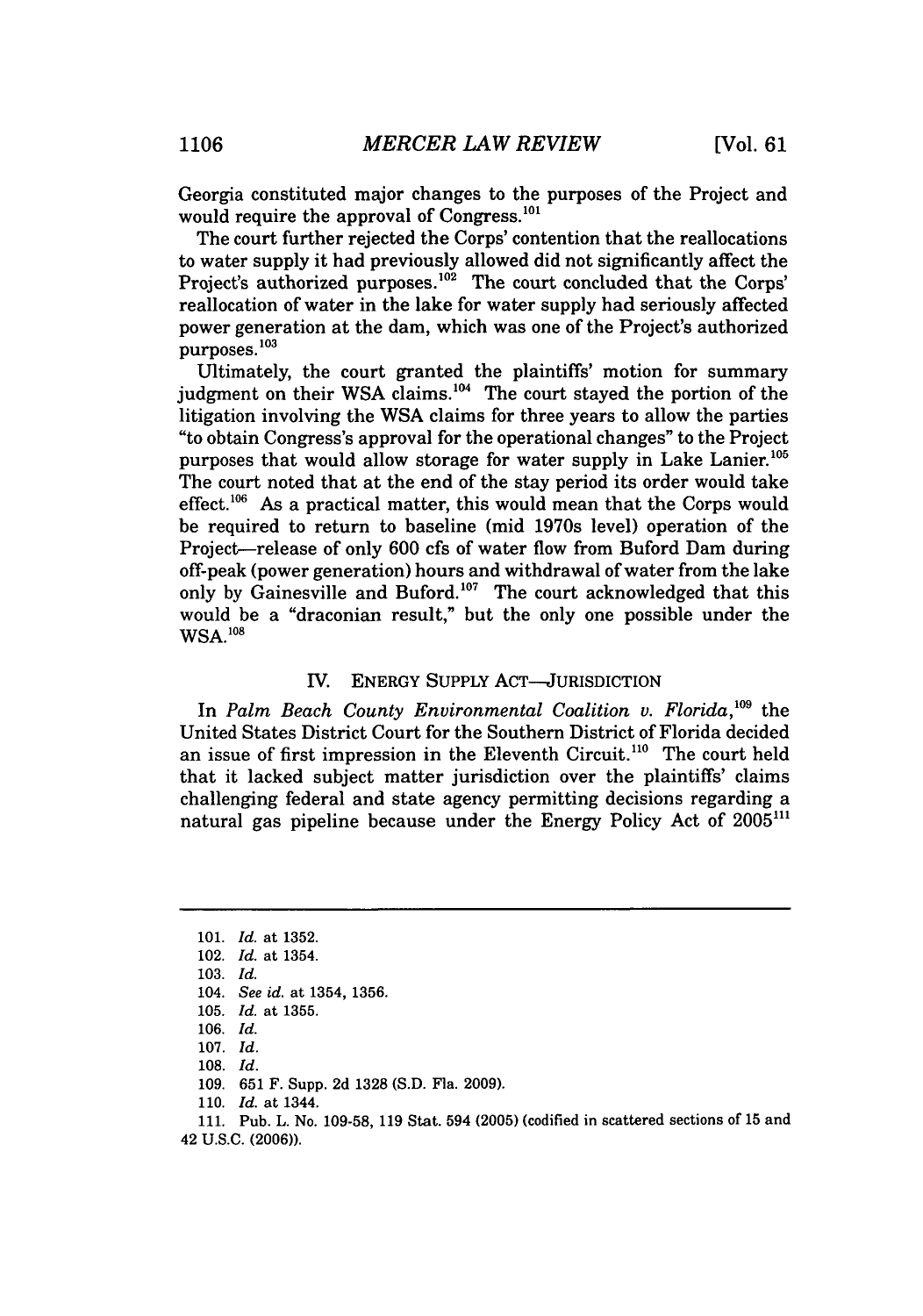the federal courts of appeal had exclusive original jurisdiction over such  $decisions$ .  $^{112}$ 

In 2005 the defendant Florida Power & Light Co. began building a new power plant in Palm Beach County. Simultaneously, the defendant Gulfstream Natural Gas Systems began building a natural gas pipeline to the plant from another county to supply the plant.<sup>113</sup> The pipeline was to cross federal jurisdictional waters as well as state conservation areas and, thus, required under the Clean Water Act<sup>114</sup> and the Rivers and Harbors Act<sup>115</sup> that the defendants obtain permits.<sup>116</sup> The Army Corps of Engineers authorized the pipeline construction under Nationwide Permit  $12$  (allowing utility line activities).<sup>117</sup>

The plaintiffs challenged the Corps' permitting decision,<sup>118</sup> contending that the Corps had failed to evaluate the pipeline as part of the entire power plant project and thus improperly granted the permits.<sup>119</sup> The plaintiffs brought claims relevant to the Corps' permitting decisions under the citizen-suit provisions of the National Environmental Policy Act of 1969,<sup>120</sup> the Endangered Species Act of 1973,<sup>121</sup> the Clean Water Act, and the Rivers and Harbors Act.<sup>122</sup>

- 115. 33 U.S.C. §§ 401-467n (2006).
- 116. *Palm Beach County Enutl. Coal.,* 651 F. Supp. 2d at 1332.
- 117. *Id.* at 1333.

118. The plaintiffs brought an eight-count complaint against federal, state, county, and private defendants, alleging violations of the Clean Air Act, 42 U.S.C. §§ 7401-7431 (2006), the National Environmental Policy Act of 1969, 42 U.S.C. **§§** 4321-4370f (2006), the Endangered Species Act of 1973, 16 U.S.C. §§ 1531-1544 (2006), the Clean Water Act, the Rivers and Harbors Act, the Florida Water Resources Act of 1972, FLA. STAT. ANN. §§ 373.012-373.71 (West 2005 & Supp. 2010), the Florida Government in the Sunshine Law, FLA. STAT. ANN. § 286.011 (West 2009), and federal and state RICO statutes. *Palm Beach County Envtl. Coal.,* 651 F. Supp. 2d at 1334. The court dismissed the RICO counts as to all defendants for failure to state a claim. *Id.* at 1340, 1354. The court dismissed the remaining federal law counts as to the state defendants due to their immunity under the Eleventh Amendment, U.S. CONST. amend. XI, and as to the county for failure to state a claim. *Palm Beach County Envtl. Coal.,* 651 F. Supp. 2d at 1338-39, 1354. The remaining federal counts as to the federal and private defendants fell under the court's ruling that it lacked subject matter jurisdiction under the Energy Policy Act. *Id.* at 1345, 1354. The court declined to retain jurisdiction over the state law claims. *Id.* at 1354.

- 119. *Palm Beach County Envtl. Coal.,* 651 F. Supp. 2d at 1333.
- 120. 42 U.S.C. §§ 4321-4370h (2006).
- 121. 16 U.S.C. §§ 1531-1544 (2006).
- 122. *Palm Beach County Envtl. Coal.,* 651 F. Supp. 2d at 1341.

<sup>112.</sup> *Palm Beach County Envtl. Coal.,* 651 F. Supp. 2d at 1345.

<sup>113.</sup> *Id.* at 1332.

<sup>114. 33</sup> U.S.C. §§ 1251-1387 (2006).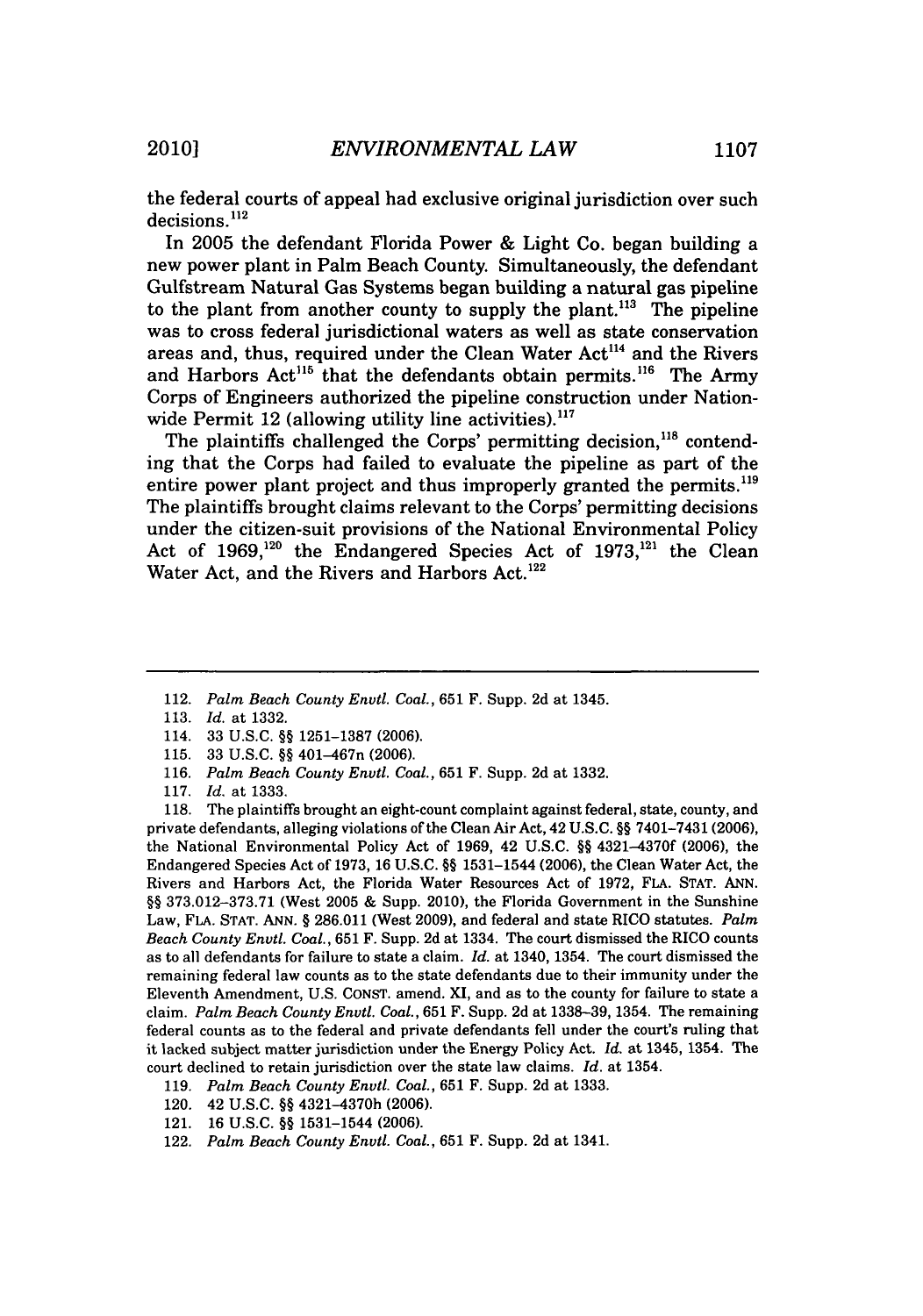The court held that it lacked subject matter jurisdiction over these claims.<sup>123</sup> The court noted that under the Natural Gas Act of 1938  $(NGA)$ ,<sup>124</sup> the transportation and sale of natural gas in interstate commerce is comprehensively regulated by the Federal Energy Regulatory Commission.125 The NGA was amended in 2005 by the Energy Policy Act, which gives United States Courts of Appeals "'original and exclusive jurisdiction over any civil action for the review of an order or action of a Federal agency **...** acting pursuant to Federal law to issue, condition, or deny any permit, license, concurrence, or approval **...** required under Federal law' for the construction of a natural gas facility." $126$  The court concluded that transmission pipelines were by implication treated as "facilities" under relevant regulations. $127$  The court further concluded that the original exclusive jurisdiction provision of the Energy Policy Act applied to challenges to both federal and state permitting decisions; therefore, the district court lacked subject matter jurisdiction over the claims. $128$  The court noted that unlike many federal statutes, the Energy Policy Act provision "does not have the qualifying language **...** such as 'for claims brought pursuant to' this Act, or 'for claims arising under' [the] Act."'29 Accordingly, the court stated, **"...** there is no language that limits this provision to only those claims specifically brought under the Natural Gas Act."130

### V. CERCLA/RCRA

In *Scarlett & Associates, Inc. v. Briarcliff Center Partners, LLC*,<sup>131</sup> the United States District Court for the Northern District of Georgia ruled that evidence sufficient to create a dispute over a material fact as to whether the manager of a shopping center could be an "operator" for purposes of liability under the Comprehensive Environmental Response, Compensation and Liability Act (CERCLA)<sup>132</sup> was insufficient to create

132. 42 U.S.C. §§ 9601-9675 (2006); *Scarlett & Assocs.,* 2009 WL 3151089, at **\*9.** Under CERCLA, an "operator" for liability purposes is defined simply as "any person... operating [a] facility" where contamination exists. 42 U.S.C. § 9601(A)(ii). The court ruled that a genuine dispute over a material fact existed as to whether the defendant in this case acted as an operator under the CERCLA definition of *operator* as refined by the United

<sup>123.</sup> *Id.* at 1345.

<sup>124. 15</sup> U.S.C. §§ 717-717z (2006).

<sup>125.</sup> *Palm Beach County* Envtl. *Coal.,* 651 F. Supp. 2d at 1342.

<sup>126.</sup> *Id.* (alterations in original) (quoting 15 U.S.C. § 717r(d)(1)).

<sup>127.</sup> *Id.* at 1343.

<sup>128.</sup> *Id.* at 1345.

<sup>129.</sup> *Id.*

<sup>130.</sup> *Id.*

<sup>131.</sup> No. 1:05-CV-0145-CL, 2009 WL 3151089 (N.D. Ga. Sept. 30, 2009).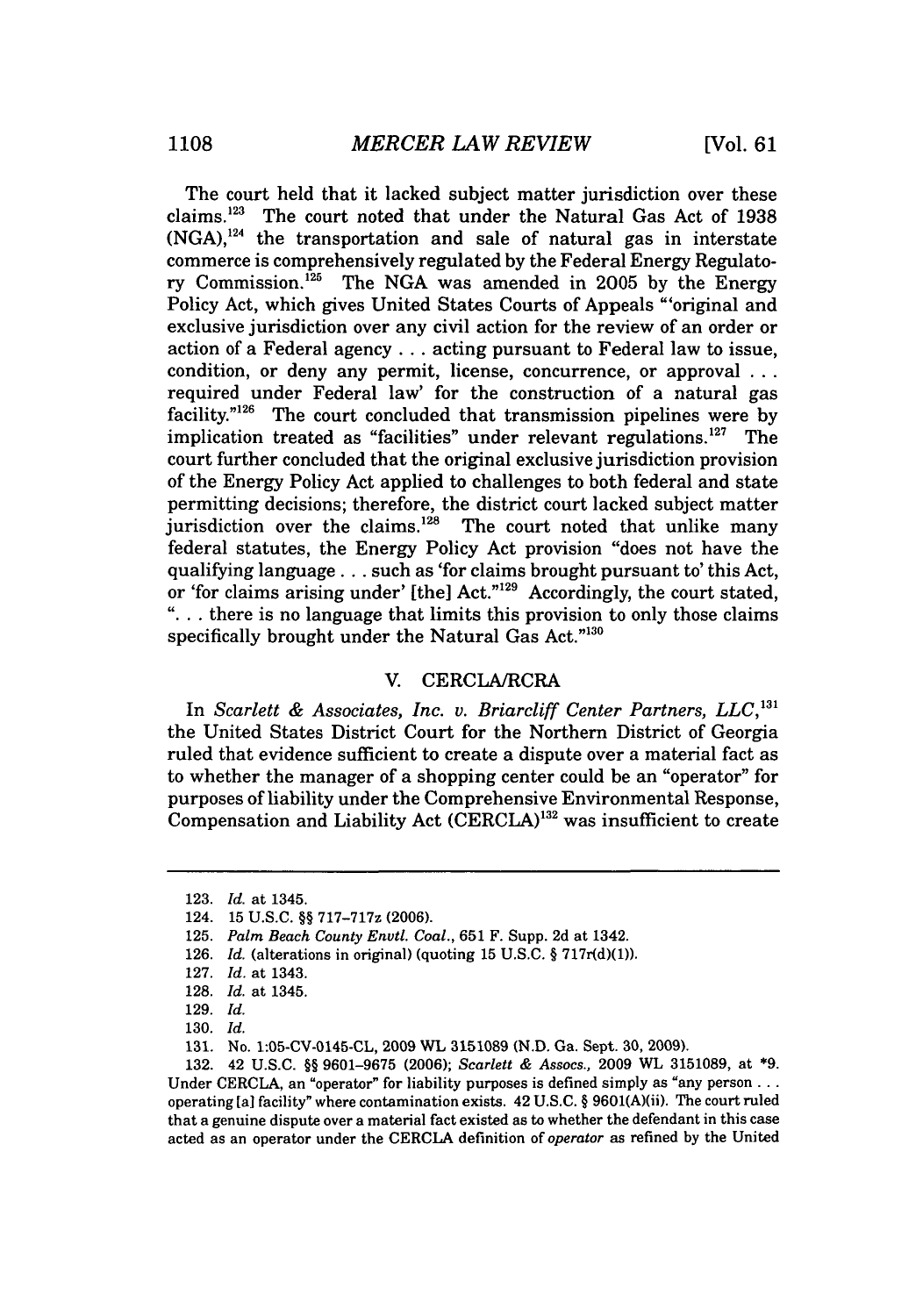a dispute over a material fact as to whether the manager "contributed to" the hazardous waste contamination for the purposes of liability under the Resource Conservation and Recovery Act  $(RCRA)^{133}$  citizen-suit provision.<sup>134</sup> As part of its ruling on the RCRA claim the court. As part of its ruling on the RCRA claim, the court

implicitly held that in order to have "contributed to" the handling or disposal of waste within the meaning of RCRA, a person must have engaged in "affirmative," as opposed to merely "passive," conduct with regard to the waste. $^{135}$ 

In this case, the plaintiff controlled a shopping center pursuant to a lease with the owner of the land on which the center was located. The plaintiff in turn leased the shopping center to AmSouth Bank of Florida, which entered into leases with the individual owners of businesses in the shopping center, including a dry cleaning business. In the early 1990s, tetrachloroethene (PCE) contamination was discovered in the surface area, soil, and groundwater around the dry cleaning business. In 1997 the Georgia Enivonmental Protection Division (GEPD) initiated remediation proceedings and identified responsible parties, including the plaintiff. **<sup>136</sup>**

In 2005 the plaintiff entered into a consent order with the GEPD to remediate the property.<sup>137</sup> The plaintiff subsequently sued several defendants, including Faison & Associates, LLC, which had managed the shopping center on behalf of AmSouth from 1995 to **1997.138** Faison's responsibilities were set out in a management agreement with the plaintiff's lessee and included "obtaining all necessary governmental approval and permits and performing such acts necessary to effect AmSouth's compliance with all laws applicable to the operation of the Shopping Center."<sup>139</sup> Faison was not a party to the lease with the dry cleaner and was not involved in the day-to-day operation of the dry

States Supreme Court in *United States v. Bestfoods,* 524 U.S. 51 (1998), which held that an operator under CERCLA "'is simply someone who directs the workings of, manages, or conducts the affairs of [a] facility.'" *Scarlett & Assocs.,* 2009 WL 3151089, at \*9 (quoting *Bestfoods,* 524 U.S. at 66-67).

<sup>133. 42</sup> U.S.C. §§ 6901-6992k (2006). Under RCRA's citizen-suit provision, a person may seek injunctive relief from "any person, including.., any past or present... owner or operator [of a facility] who has contributed or is contributing to the past or present handling, storage, treatment, transportation, or disposal of any solid or hazardous waste." *Id. §* 6972(a)(1)(B).

<sup>134.</sup> *Scarlett & Assocs.,* **2009 WL** 3151089, at \*13.

<sup>135.</sup> *Id.*

<sup>136.</sup> *Id.* at \*1-2.

<sup>137.</sup> *Id.* at **\*3.**

<sup>138.</sup> *See id.* at \*1-2.

<sup>139.</sup> *Id.* at \*4.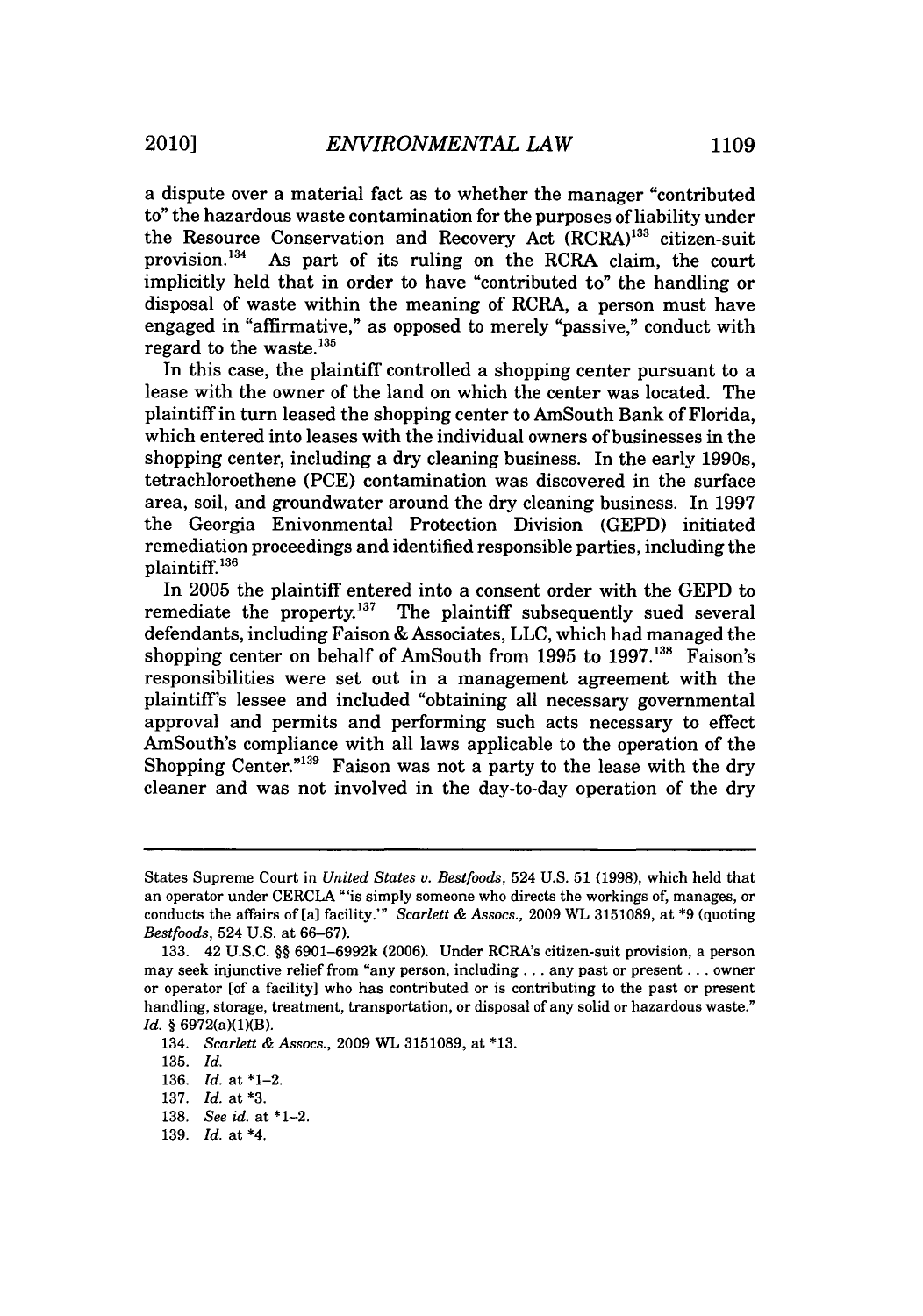cleaner or any other business in the shopping center.<sup>140</sup> However, Faison "took responsibility for ensuring that the operators of the dry cleaning business complied with the Environmental Protection Agency's reporting requirements on dry cleaning facilities covering **PCE** emissions, equipment monitoring and repair, and accounting of **PCE** consumption."<sup>141</sup>

The plaintiff's claims against Faison included claims that **(1)** Faison was a former "operator" of the facility (that is, the shopping center, including the dry cleaner) under CERLCA, thus liable to the plaintiff for cost recovery,142 and (2) that Faison was a former operator who had contributed to the handling, storage, or disposal of **PCE** within the meaning of the citizen suit provision of RCRA and, thus, should be ordered to contribute to the remediation.<sup>143</sup> The plaintiff and Faison each moved for summary judgment on these claims and others.<sup>144</sup>

On the plaintiff's CERCLA "operator" claim against Faison, the court concluded that issues of fact precluded summary judgment. 145 The court followed the United States Supreme Court's definition of *operator* under CERCLA from *United States v. Bestfoods*<sup>146</sup>-namely, that "'[a]n operator must manage, direct, or conduct operations specifically related to pollution, that is, operations having to do with leakage or disposal of hazardous waste, or decisions about compliance with environmental regulations.'"<sup>147</sup> Applying this definition, the court noted that evidence showed that Faison "sent the dry cleaner a certified letter advising the dry cleaner of reporting requirements of the [EPA]" and "[i]n order to... [e]nsure governmental compliance [the defendant's agent] requested copies of the documentation that the dry cleaner was required to provide to the EPA or an explanation as to why the dry cleaner was exempt."<sup>148</sup> The court concluded that this evidence, together with Faison's authority under his management agreement to ensure his principal's compliance with law, "create[d] a genuine issue as to whether Faison managed the operations of the dry cleaner specifically related to pollution."<sup>149</sup>

149. *Id.*

<sup>140.</sup> *Id.* at **\*3.**

<sup>141.</sup> *Id.* at \*4.

<sup>142.</sup> *Id.* at \*6, **\*9.**

<sup>143.</sup> *Id.* at \*12.

<sup>144.</sup> *Id.* at **\*1, \*6.**

<sup>145.</sup> *Id.* at **\*9.**

<sup>146. 524</sup> U.S. 51 (1998).

<sup>147.</sup> *Scarlett & Assocs.,* 2009 WL 3151089, at **\*9** (quoting *Bestfoods,* 524 U.S. at 66-67).

<sup>148.</sup> *Id.*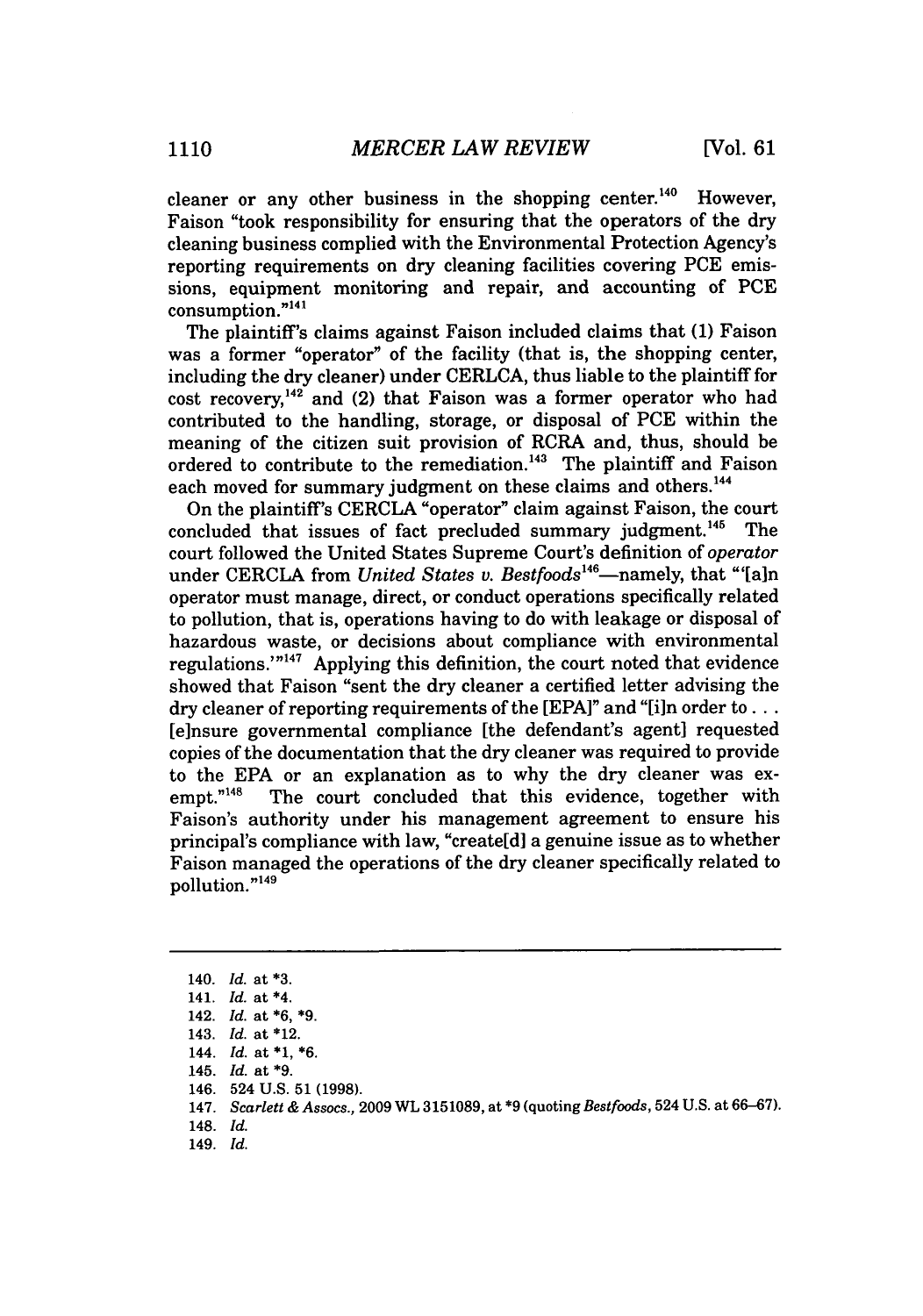To the contrary, on the plaintiff's RCRA citizen-suit claim, the court concluded that even if Faison could be considered an "operator" for purposes of the provision,<sup>150</sup> Faison did not "contribute" to the handling or disposal of hazardous waste.<sup>151</sup> Noting that the Eleventh Circuit has not yet determined "the precise circumstances in which an owner or operator meets the requirement of having contributed to" the handling or disposal of hazardous waste,<sup>152</sup> the court followed the approach of "the vast majority of courts that have considered this issue"-namely, that RCRA requires "affirmative action rather than merely passive conduct."<sup>153</sup> More specifically, the court stated that although the evidence supported the inference that Faison played a "minimal role" in managing the dry cleaner's operations, the evidence "far from shows that Faison acted as a determining factor over either the handling, storage, treatment, transportation, or disposal of PCE."154 Overall, the court's conclusion implies that a plaintiff must meet a higher standard of proof to establish liability under RCRA's citizen suit provision than under CERCLA.

<sup>150.</sup> *Operator* is generally held to have the same meaning under CERCLA and RCRA. *See id.* at \*11.

<sup>151.</sup> *Id.* at \*12.

<sup>152.</sup> *Id.*

<sup>153.</sup> *Id.* at **\*13** (internal quotation marks omitted).

<sup>154.</sup> *Id.*